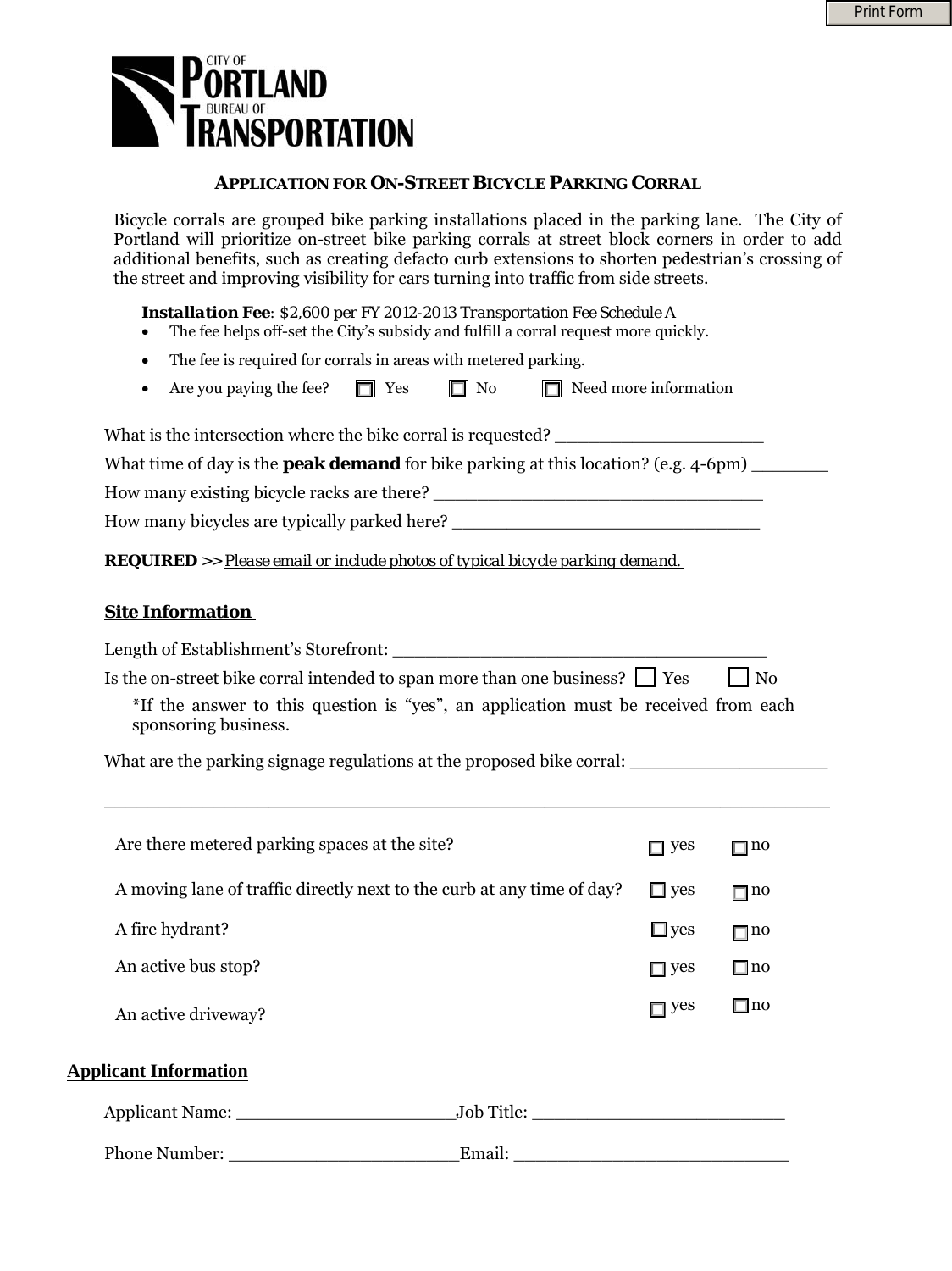

### **APPLICATION FOR ON-STREET BICYCLE PARKING CORRAL**

## **Business Information**

|                                   | Cross-Street 1: _________________________Cross Street 2 _________________________                                                                                                                                                                                                                        |
|-----------------------------------|----------------------------------------------------------------------------------------------------------------------------------------------------------------------------------------------------------------------------------------------------------------------------------------------------------|
|                                   |                                                                                                                                                                                                                                                                                                          |
|                                   |                                                                                                                                                                                                                                                                                                          |
|                                   |                                                                                                                                                                                                                                                                                                          |
|                                   |                                                                                                                                                                                                                                                                                                          |
|                                   |                                                                                                                                                                                                                                                                                                          |
| <b>Property Owner Information</b> |                                                                                                                                                                                                                                                                                                          |
|                                   |                                                                                                                                                                                                                                                                                                          |
|                                   |                                                                                                                                                                                                                                                                                                          |
|                                   |                                                                                                                                                                                                                                                                                                          |
|                                   |                                                                                                                                                                                                                                                                                                          |
|                                   |                                                                                                                                                                                                                                                                                                          |
|                                   | I, the undersigned, do affirm that I am the owner or a duly authorized representative of                                                                                                                                                                                                                 |
|                                   |                                                                                                                                                                                                                                                                                                          |
|                                   |                                                                                                                                                                                                                                                                                                          |
|                                   | <b>Business and Property Owner's Affirmation</b><br>the corporation owning the above referenced property. I have been made aware of the<br>Applicant's intent to install a curbside Bicycle Parking Area in the curb lane in front of<br>the business listed on this application and have no objections. |

| Business owner |          | $\{Signature*\}$ |
|----------------|----------|------------------|
| ${Print Name}$ | ${Date}$ |                  |
| Property owner |          | ${Signature^*}$  |
| ${Print Name}$ | ${Date}$ |                  |

*Note that bicycle corral facilities are generally designed and installed in coordination with a commercial corridor bicycle parking review. After submission of the application, PBOT staff will contact the applicant to discuss location feasibility and bike parking demand.* 

*Bicycle corrals are established in partnership with the adjacent property owner and business through a Maintenance Agreement (sample attached, next page).* 

Submit to:

Or by Fax: (503) 823-7576 or Email: BikeParking@portlandoregon.gov 1120 SW 5<sup>th</sup> Ave, Suite 800 City of Portland, Bureau of Transportation, Attn: Scott Cohen Portland, OR 97204

**\*** Note: Alternatively written approval in the form of an email or letter can be attached to form.